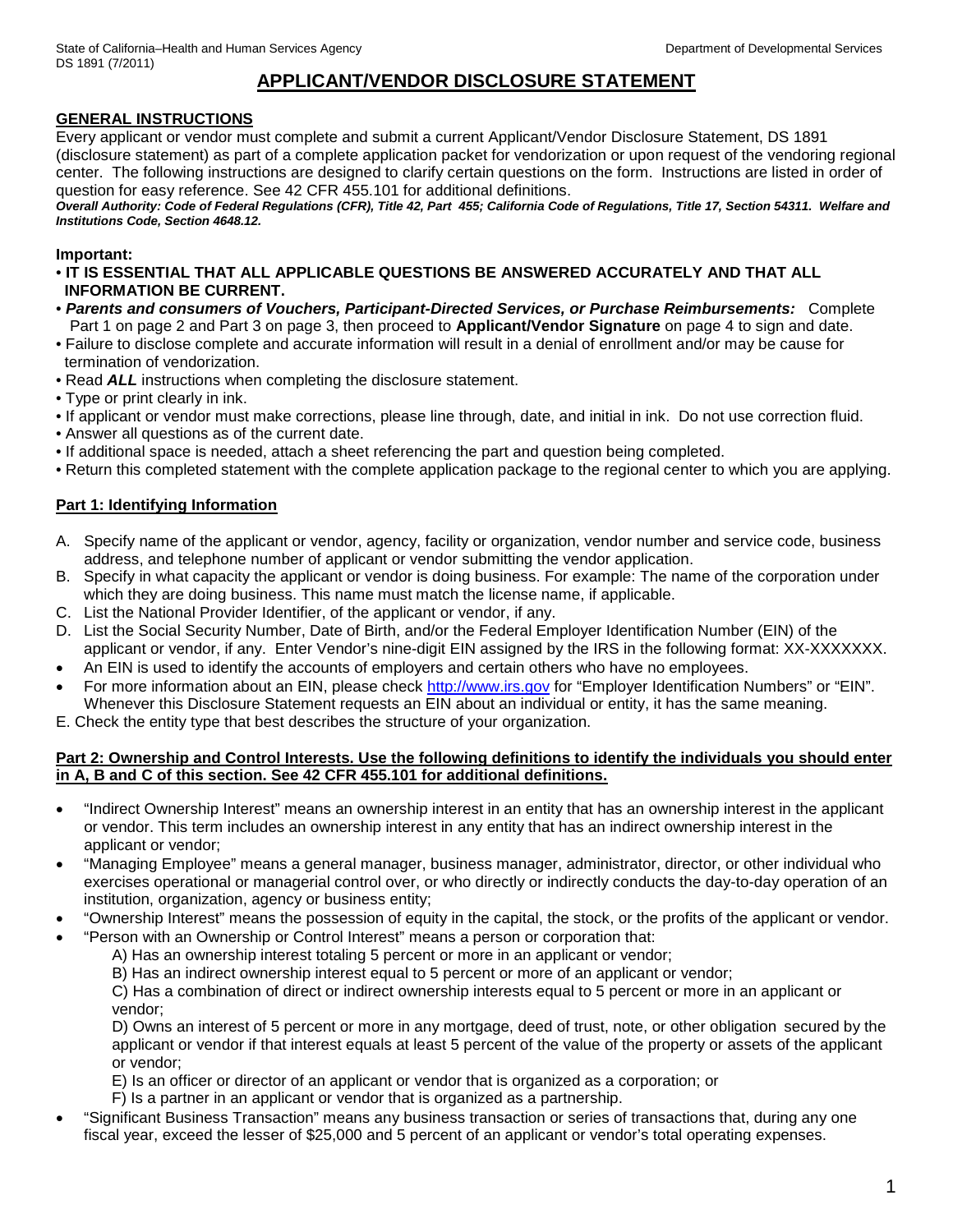State of California–Health and Human Services Agency Department of Developmental Services DS 1891 (7/2011)

- "Subcontractor" means an individual, agency, or organization to which an applicant or vendor has contracted or delegated some of the management functions or responsibilities of providing services.
- "Wholly Owned Supplier" means a supplier whose total ownership interest is held by an applicant or vendor or by a person, persons, or other entity with an ownership or control interest in an applicant or vendor.

## **Part 3: Excluded Individuals or Entities.** *(See page 3. Must be disclosed if applicable.)*

"Excluded Individuals or Entities" means those individuals and entities that have been placed on either the U.S. Department of Health and Human Services Office of Inspectors' General (OIG) List of Excluded Individuals/Entities or the Department of Health Care Services (DHCS) Medi-Cal Suspended and Ineligible Provider List of persons, or individuals and entities that have been convicted of a criminal offense related to involvement in any program under Medicare, Medicaid or the Title XX services program, or those individuals and entities that meet the criteria included in Title 17, Section 54311(a)(6).

#### **Title 17, California Code of Regulations, Section 54311(a)(6) (Criteria for Excluded Individuals or Entities)**

The name, title and address of any person(s) who, as applicant or vendor, or who has ownership or control interest in the applicant or vendor, or is an agent, director, members of the board of directors, officer, or managing employee of the applicant or vendor, has within the previous ten years:

(A) Been convicted of any felony or misdemeanor involving fraud or abuse in any government program, or related to neglect or abuse of an elder or dependent adult or child, or in any connection with the interference with, or obstruction of, any investigation into health care related fraud or abuse; or

(B) Been found liable any civil proceeding for fraud or abuse involving any government program; or

(C) Entered into a settlement in lieu of conviction involving fraud or abuse in any government program.

#### **PLEASE FILL OUT Part 1. Applicant/Vendor Information Save Form Reset Form**

A. Name of applicant or vendor, entity, agency, facility, or organization as reported to IRS:

Vendor Number and Service Code:

Business Address:

Telephone number (with area code):

B. Name registered with California Secretary of State, if any:

C. National Provider Identifier (NPI), if any:

D. Social Security Number (SSN), Date of Birth (DOB), and/or Federal Employer Identification Number (EIN), if any:

E. Check the entity type that best describes the structure of the applicant or vendor individual, business entity, agency, facility or organization: Check **only one** box:

**□ Parent or Consumer** *for Vouchers, Participant-Directed Services, or Purchase Reimbursements (*Complete Part 1 above and Part 3 on page 3, then proceed to **Applicant/Vendor Signature** on page 4 to sign and date).

**□ Sole Proprietor (Unincorporated)** 

| ○ General Partnership                                      |                              | ◯ Limited Partnership ◯ Limited Liability Partnership |  |
|------------------------------------------------------------|------------------------------|-------------------------------------------------------|--|
| OLimited Liability Company:                                | <b>State of formation:</b>   |                                                       |  |
| <b>O</b> Governmental                                      |                              |                                                       |  |
| ◯ Corporation:<br>State incorporated:<br>Corporate number: |                              |                                                       |  |
| ONonprofit - Check One:                                    | O Unincorporated Association | ○Religious/Charitable                                 |  |
|                                                            | <b>OCorporation</b>          | ◯Other (specify):                                     |  |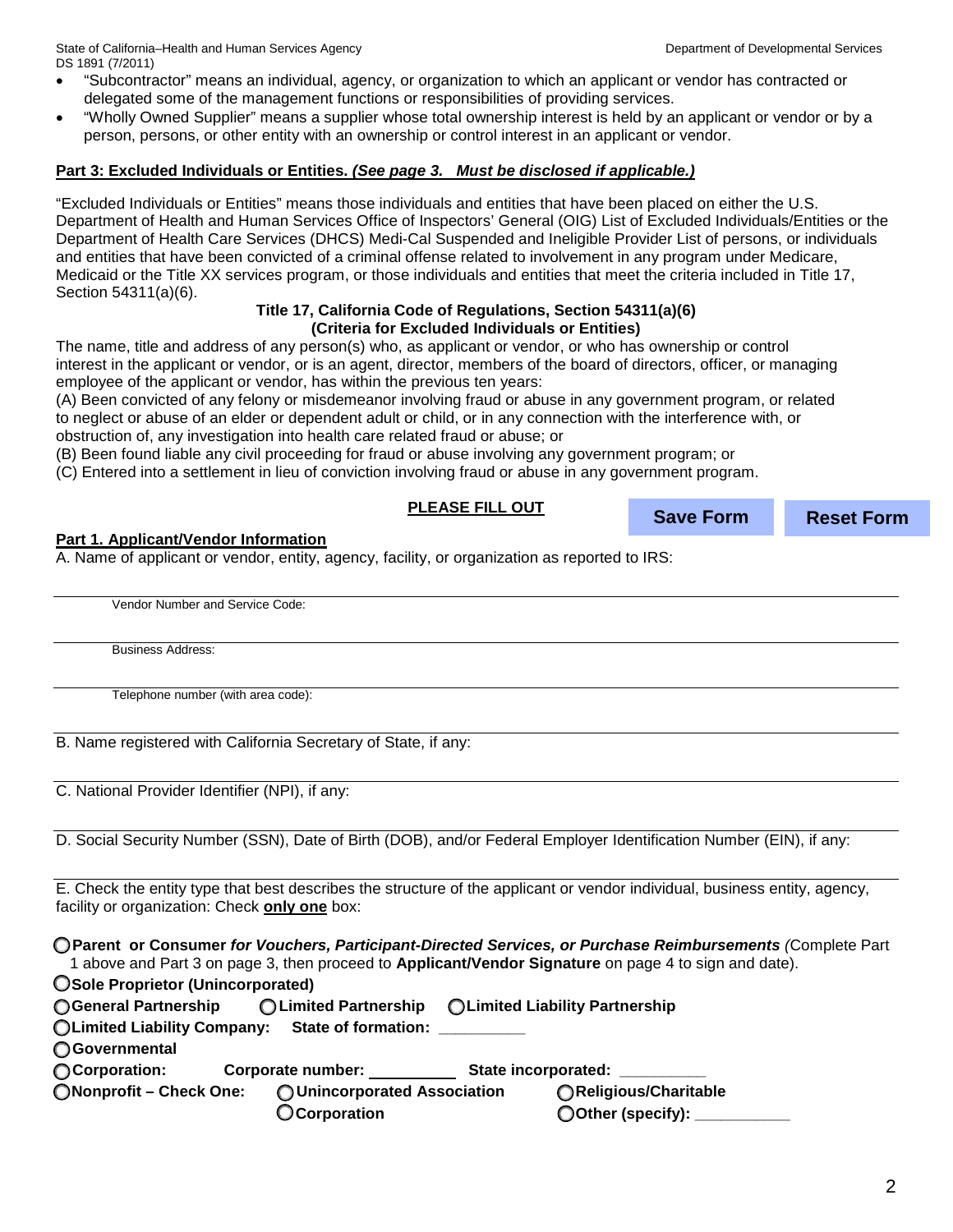## **Part 2. Ownership, indirect ownership, and managing employee interests (If not applicable, please indicate.)**

**A.** List the name(s), title(s), address(es), SSNs, and DOBs of individuals for organizations having direct or indirect ownership interests, and/or managing employees in the applicant/vendor (see instructions for definitions). Also list all members of a group practice. Attach additional pages as necessary to list all officers, owners, management and ownership individuals and entities.

| <b>Name</b> | <b>Title</b> | <b>Address</b> | <b>SSN</b> | $\underline{\mathsf{DOB}}$ |
|-------------|--------------|----------------|------------|----------------------------|
|             |              |                |            |                            |
|             |              |                |            |                            |
|             |              |                |            |                            |

**B.** List those persons named in **'A'** above or **'Part 4. A'** below, that are related to each other as spouse, parent, child, or sibling.

| Name | Relationship | <b>Address</b> |
|------|--------------|----------------|
|      |              |                |
|      |              |                |
|      |              |                |

**C.** List the name, address, vendor number and service code, SSN, NPI and/or EIN of any other applicant or vendor in which a person with an ownership or controlling interest in the applicant or vendor also has an ownership or control interest of at least 5 percent or more. For example: Are any owners of the applicant or vendor also owners of Medicare or Medicaid facilities? (Example: sole proprietor, partnership or members of Board of Directors.)

| <b>Name</b> | <b>Address</b> | <b>Vendor Number and</b><br><b>Service Code</b> | SSN, NPI and/or EIN |
|-------------|----------------|-------------------------------------------------|---------------------|
|             |                |                                                 |                     |
|             |                |                                                 |                     |
|             |                |                                                 |                     |
|             |                |                                                 |                     |
|             |                |                                                 |                     |

#### **Part 3. Excluded Individuals or Entities (If not applicable, please indicate.)**

List the name, title, and address of any person, as applicant or vendor, or entity with an ownership or control interest, any agent, director, officer, or managing employee of the applicant or vendor who is an excluded individual or entity, as defined on page 2.

| <b>Name</b> | <b>Title</b> | <b>Address</b> |
|-------------|--------------|----------------|
|             |              |                |
|             |              |                |
|             |              |                |

# **Part 4. Subcontractor (If not applicable, please indicate.)**

**A.** List the name, title, address, SSN, NPI and/or EIN of each person or entity with an ownership or control interest **in any** subcontractor in which the applicant or vendor has direct or indirect ownership of 5 percent or more. State percentage.

| <b>Name</b> | Title | <b>Address</b> | Percentage   SSN, NPI and/or EIN |
|-------------|-------|----------------|----------------------------------|
|             |       |                |                                  |
|             |       |                |                                  |
|             |       |                |                                  |

**B.** List the name, title, address, SSN, NPI and/or EIN of each **subcontractor or wholly owned supplier** in which the applicant or vendor has had any significant business transactions within 5 years of the application or request.

| <b>Name</b> | <b>Title</b> | <b>Address</b> | SSN, NPI, and/or EIN |
|-------------|--------------|----------------|----------------------|
|             |              |                |                      |
|             |              |                |                      |
|             |              |                |                      |